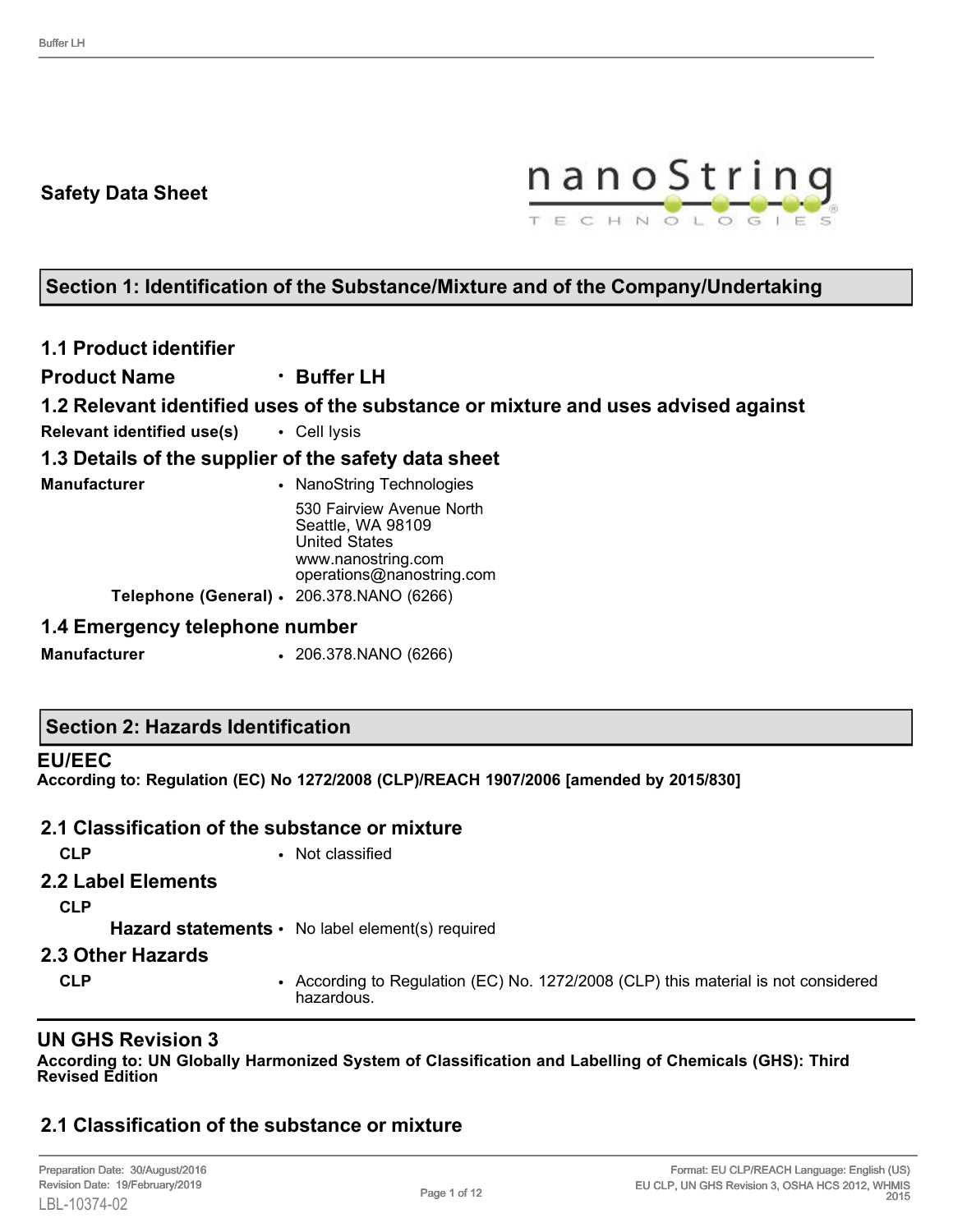| <b>UN GHS</b><br>2.2 Label elements                                  | • Not classified                                                                                                                |
|----------------------------------------------------------------------|---------------------------------------------------------------------------------------------------------------------------------|
| <b>UN GHS</b><br><b>Precautionary statements</b>                     | Hazard statements · No label element(s) required                                                                                |
| 2.3 Other hazards                                                    |                                                                                                                                 |
| <b>UN GHS</b>                                                        | • According to the Globally Harmonized System for Classification and Labeling (GHS)<br>this product is not considered hazardous |
| <b>United States (US)</b><br>According to: OSHA 29 CFR 1910.1200 HCS |                                                                                                                                 |
| 2.1 Classification of the substance or mixture                       |                                                                                                                                 |
| OSHA HCS 2012                                                        | • Not classified                                                                                                                |
| 2.2 Label elements                                                   |                                                                                                                                 |
| OSHA HCS 2012                                                        |                                                                                                                                 |
|                                                                      | Hazard statements · No label element(s) required                                                                                |
| 2.3 Other hazards                                                    |                                                                                                                                 |
| OSHA HCS 2012                                                        | • This product is not considered hazardous under the U.S. OSHA 29 CFR 1910.1200<br><b>Hazard Communication Standard.</b>        |
| Canada<br><b>According to: WHMIS 2015</b>                            |                                                                                                                                 |
| 2.1 Classification of the substance or mixture                       |                                                                                                                                 |
| <b>WHMIS 2015</b>                                                    | • Not classified                                                                                                                |
| 2.2 Label elements<br><b>WHMIS 2015</b>                              |                                                                                                                                 |
|                                                                      | <b>Hazard statements •</b> No label element(s) required                                                                         |
| <b>Precautionary statements</b>                                      |                                                                                                                                 |
| 2.3 Other hazards                                                    |                                                                                                                                 |

- 
- **WHMIS 2015** In Canada, the product mentioned above is not considered hazardous under the Workplace Hazardous Materials Information System (WHMIS).

## **Section 3 - Composition/Information on Ingredients**

### **3.1 Substances**

• Material does not meet the criteria of a substance.

## **3.2 Mixtures**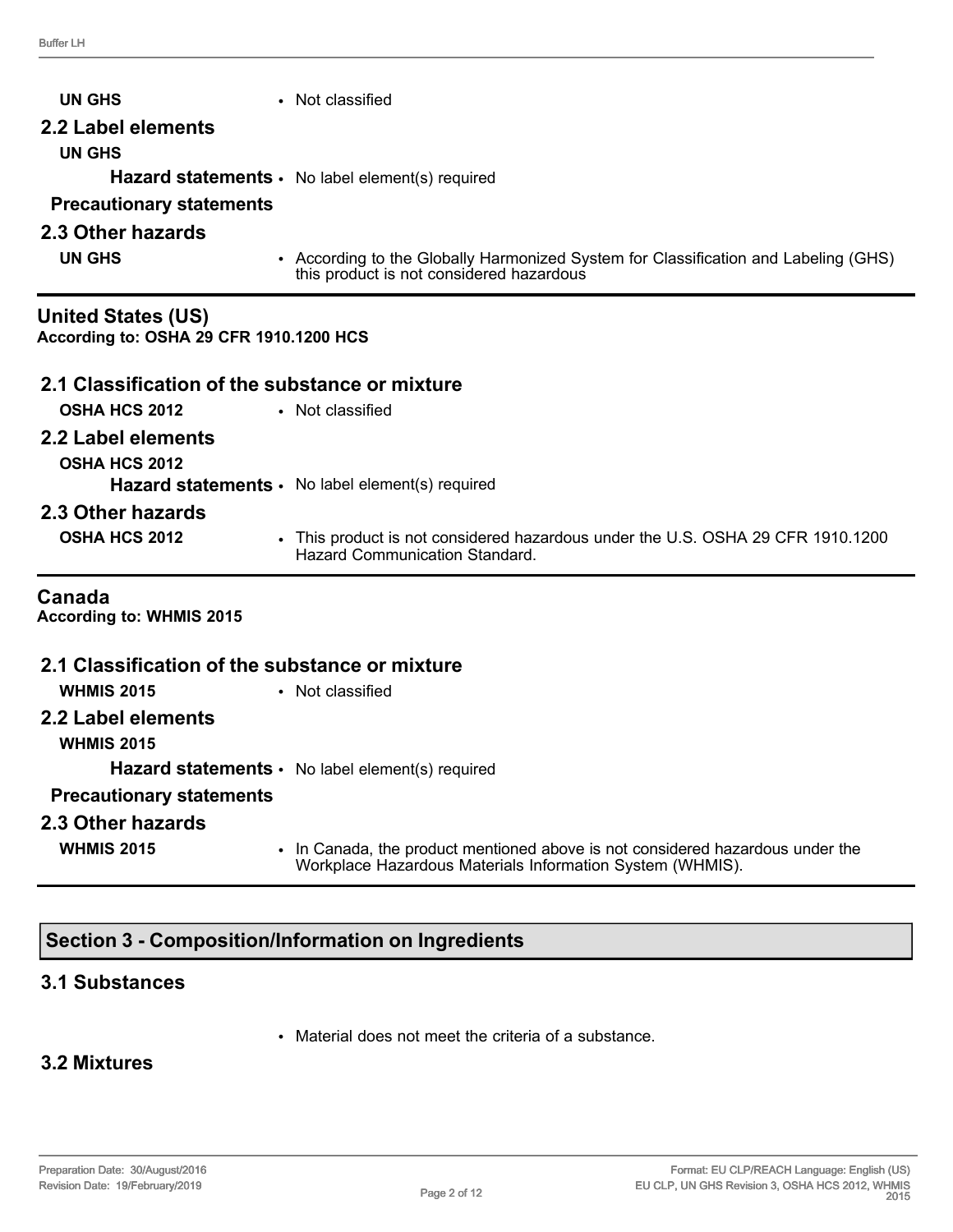|                                | <b>Composition</b>                                                                                  |                  |                                                                                                                                                                                                                                                                                                          |                                                                                                                                                                |                 |
|--------------------------------|-----------------------------------------------------------------------------------------------------|------------------|----------------------------------------------------------------------------------------------------------------------------------------------------------------------------------------------------------------------------------------------------------------------------------------------------------|----------------------------------------------------------------------------------------------------------------------------------------------------------------|-----------------|
| <b>Chemical</b><br><b>Name</b> | <b>Identifiers</b>                                                                                  | $\frac{0}{0}$    | <b>LD50/LC50</b>                                                                                                                                                                                                                                                                                         | <b>Classifications According to Regulation/Directive</b>                                                                                                       | <b>Comments</b> |
| Component<br>A                 | CAS:7732-18-5<br>EC Number:231-<br>791-2                                                            | $\, > \,$<br>96% | Ingestion/Oral-Rat<br>$LD50 \rightarrow 90$ mL/kg                                                                                                                                                                                                                                                        | <b>EU CLP: Non-Hazardous</b><br><b>UN GHS Revision 3: Non-Hazardous</b><br><b>OSHA HCS 2012: Non-Hazardous</b><br><b>WHMIS 2015: Non-Hazardous</b>             |                 |
| Component<br>Ε                 | CAS:77-86-1<br>EC Number:201-<br>064-4                                                              | $< 1\%$          | Ingestion/Oral-Rat<br>$LD50 \cdot > 3000$ mg/kg                                                                                                                                                                                                                                                          | <b>EU CLP:</b> Skin Irrit. 2, H315<br><b>UN GHS Revision 3: Skin Irrit. 2</b><br><b>OSHA HCS 2012: Skin Irrit. 2</b><br>WHMIS 2015: Skin Irrit. 2              |                 |
| Component<br>D                 | CAS:9002-93-1                                                                                       | $< 1\%$          | EU CLP: Acute Tox. 4, H302; Eye Irrit. 2, H319;<br>Aquatic Chronic 2, H411<br>UN GHS Revision 3: Acute Tox. 4 (Orl); Eye Irrit. 2,<br><b>NDA</b><br>Skin Irrit. 3; Aquatic Acute 2; Aquatic Chronic 2<br>OSHA HCS 2012: Acute Tox. 4 (Orl); Eye Irrit. 2<br>WHMIS 2015: Acute Tox. 4 (Orl); Eye Irrit. 2 |                                                                                                                                                                | <b>NDA</b>      |
| Component<br>C                 | CAS:7647-01-0<br><b>EU Index:017-</b><br>$002 - 01 - X$<br><b>EINECS:231-595-</b><br>$\overline{7}$ | $< 1\%$          | EU CLP: Annex VI, Table 3.1: Skin Corr. 1B, H314;<br><b>STOT SE 3. H335</b><br><b>NDA</b><br>UN GHS Revision 3: Skin Corr. 1; Eye Dam. 1<br>OSHA HCS 2012: Skin Corr. 1; Eye Dam. 1<br>WHMIS 2015: Skin Corr. 1; Eye Dam. 1                                                                              |                                                                                                                                                                | <b>NDA</b>      |
| Component<br>B                 | CAS:7647-14-5<br>EC Number:231-<br>598-3                                                            | $< 1\%$          | Ingestion/Oral-Rat<br>LD50 · 3000 mg/kg                                                                                                                                                                                                                                                                  | EU CLP: Eye Irrit. 2, H319<br>UN GHS Revision 3: Acute Tox. 5 (Orl); Eye Irrit. 2;<br>Skin Irrit. 3<br>OSHA HCS 2012: Eye Irrit. 2<br>WHMIS 2015: Eye Irrit. 2 | <b>NDA</b>      |

*See Section 16 for full text of H-statements.* 

### **Section 4 - First Aid Measures**

#### **4.1 Description of first aid measures**

| <b>Inhalation</b>         | • Move victim to fresh air. Administer oxygen if breathing is difficult. Give artificial<br>respiration if victim is not breathing.                                                      |
|---------------------------|------------------------------------------------------------------------------------------------------------------------------------------------------------------------------------------|
| <b>Skin</b>               | . In case of contact with substance, immediately flush skin with running water for at<br>least 20 minutes.                                                                               |
| Eye                       | • In case of contact with substance, immediately flush eyes with running water for at<br>least 20 minutes.                                                                               |
| Ingestion                 | • If swallowed, rinse mouth with water (only if the person is conscious) If large quantities<br>are swallowed, call a physician immediately.                                             |
|                           | 4.2 Most important symptoms and effects, both acute and delayed                                                                                                                          |
|                           | • Refer to Section 11 - Toxicological Information.                                                                                                                                       |
|                           | 4.3 Indication of any immediate medical attention and special treatment needed                                                                                                           |
| <b>Notes to Physician</b> | • All treatments should be based on observed signs and symptoms of distress in the<br>a attach. O sastalanatan sharrib ba air ca ta tha nasa ileithe that arranarra sarra ta nastan'ala. |

# patient. Consideration should be given to the possibility that overexposure to materials other than this product may have occurred.

## **Section 5 - Firefighting Measures**

### **5.1 Extinguishing media**

**Suitable Extinguishing Media** • LARGE FIRE: Water spray, fog or regular foam.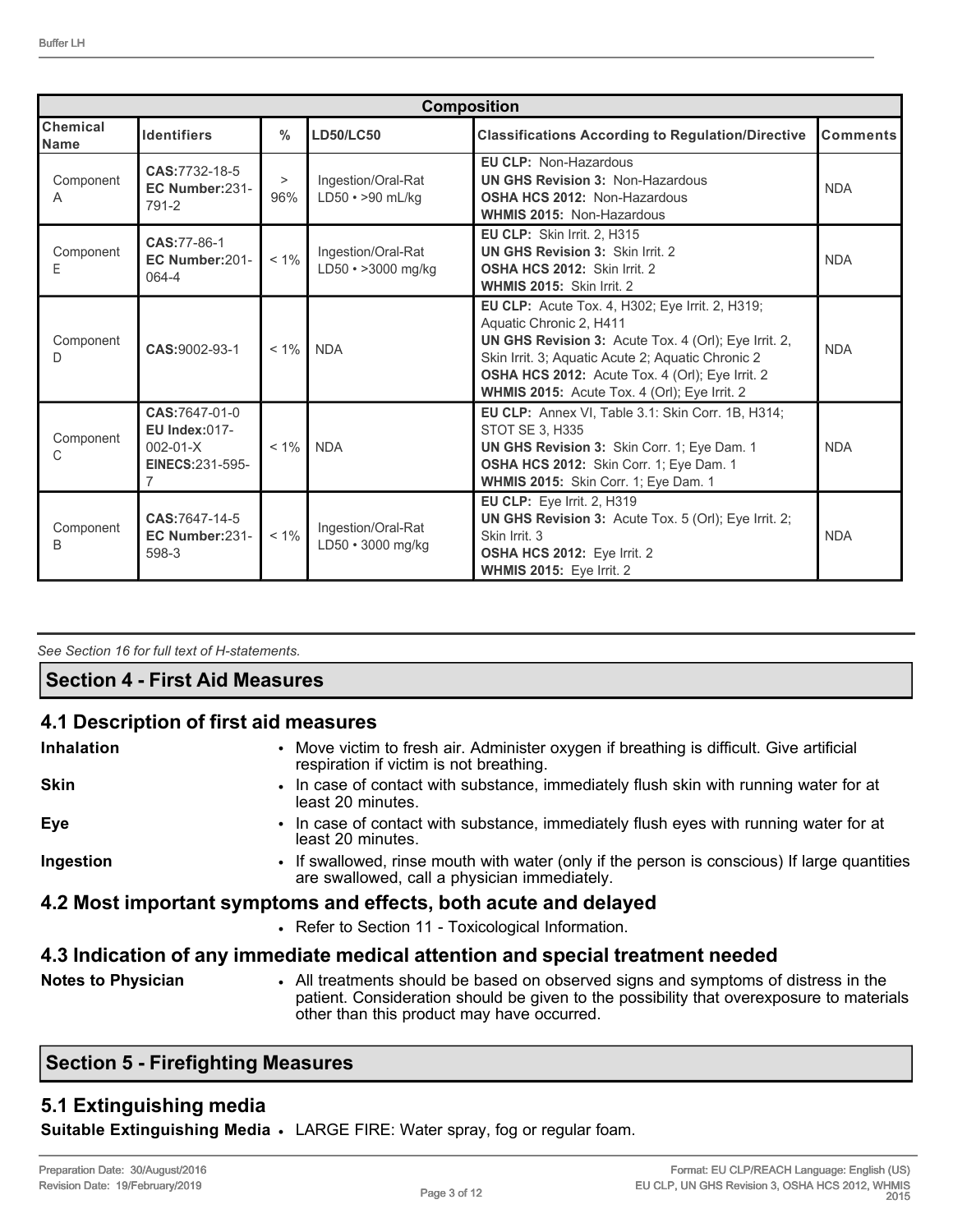|                                                                                              | SMALL FIRES: Dry chemical, CO2, water spray or regular foam. |  |
|----------------------------------------------------------------------------------------------|--------------------------------------------------------------|--|
| <b>Unsuitable Extinguishing</b><br>Media                                                     | • No data available.                                         |  |
| 5.2 Special hazards arising from the substance or mixture                                    |                                                              |  |
| <b>Unusual Fire and Explosion</b> . Some may burn but none ignite readily.<br><b>Hazards</b> |                                                              |  |
| <b>Hazardous Combustion</b><br><b>Products</b>                                               | • No data available.                                         |  |
| 5.3 Advice for firefighters                                                                  |                                                              |  |

• Move containers from fire area if you can do it without risk. Wear positive pressure self-contained breathing apparatus (SCBA). Structural firefighters' protective clothing provides limited protection in fire situations ONLY; it is not effective in spill situations where direct contact with the substance is possible. Wear chemical protective clothing that is specifically recommended by the manufacturer. It may provide little or no thermal protection.

#### **Section 6 - Accidental Release Measures**

#### **6.1 Personal precautions, protective equipment and emergency procedures**

**Personal Precautions • Ventilate enclosed areas. Do not walk through spilled material. Use appropriate** Personal Protective Equipment (PPE) **Emergency Procedures** • Keep unauthorized personnel away. Stay upwind.

#### **6.2 Environmental precautions**

• Avoid run off to waterways and sewers.

# **6.3 Methods and material for containment and cleaning up**

**Containment/Clean-up Measures** • Stop leak if you can do it without risk. SMALL SPILLS: Take up with sand or other non-combustible absorbent material and place into containers for later disposal. LARGE SPILLS: Dike far ahead of liquid spill for later disposal.

## **6.4 Reference to other sections**

• Refer to Section 8 - Exposure Controls/Personal Protection and Section 13 - Disposal Considerations.

## **Section 7 - Handling and Storage**

## **7.1 Precautions for safe handling**

**Handling** • Handle in accordance with good industrial and safety practice. Wear recommended Personal Protective Equipment when handling.

## **7.2 Conditions for safe storage, including any incompatibilities**

**Storage** • **•** Keep container tightly closed and store at recommended temperature.

**7.3 Specific end use(s)**

• Refer to Section 1.2 - Relevant identified uses.

# **Section 8 - Exposure Controls/Personal Protection**

## **8.1 Control parameters**

| <b>Exposure Limits/Guidelines</b> |  |              |              |      |
|-----------------------------------|--|--------------|--------------|------|
|                                   |  | <b>ACGIH</b> | <b>NIOSH</b> | OSHA |
|                                   |  |              |              |      |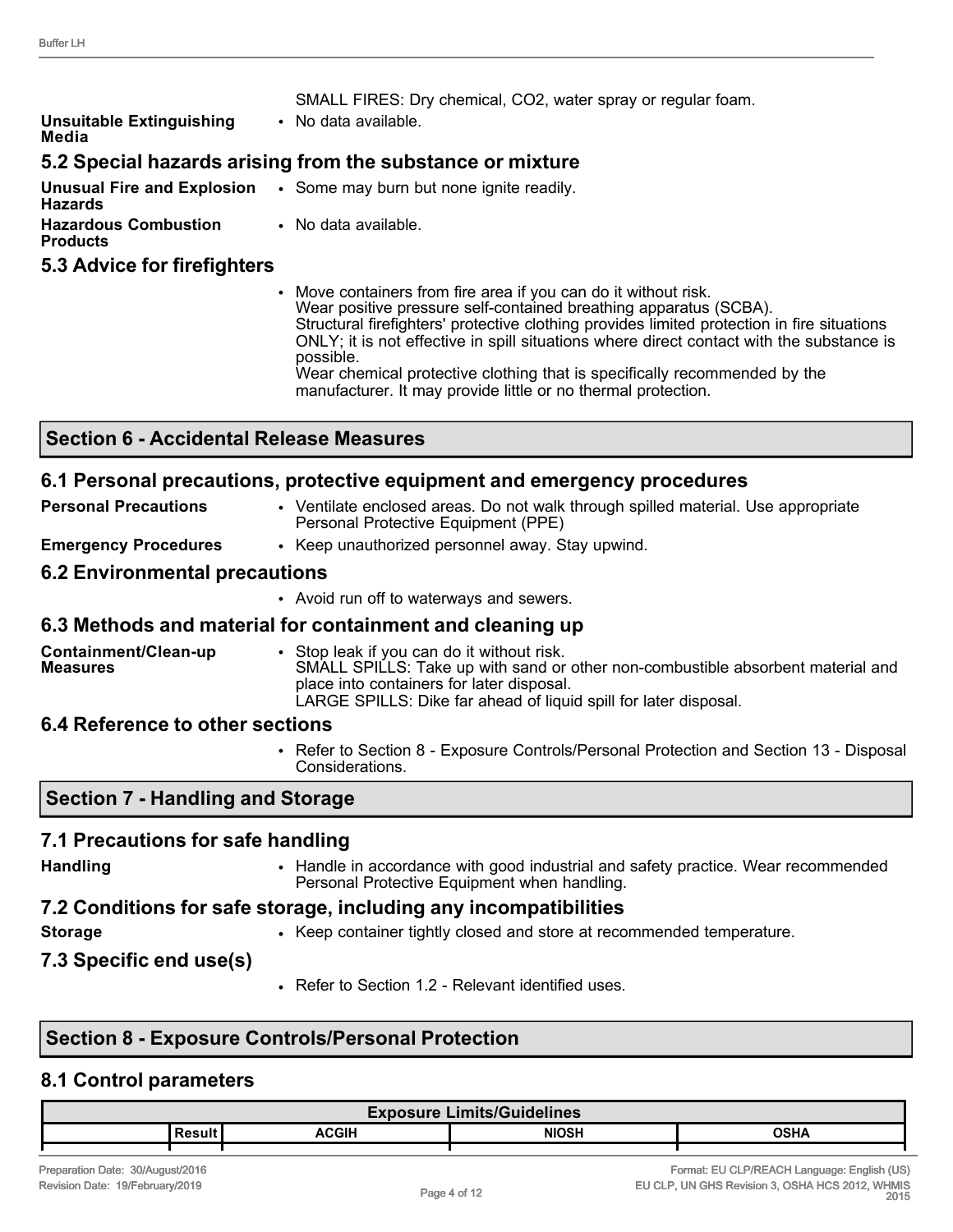| Component C<br>$(7647-01-0)$                     | Ceilings 2 ppm Ceiling |        | 5 ppm Ceiling; 7 mg/m3 Ceiling                                                                                                                                                                                                                                     | 5 ppm Ceiling; 7 mg/m3 Ceiling                                                          |  |
|--------------------------------------------------|------------------------|--------|--------------------------------------------------------------------------------------------------------------------------------------------------------------------------------------------------------------------------------------------------------------------|-----------------------------------------------------------------------------------------|--|
| 8.2 Exposure controls                            |                        |        |                                                                                                                                                                                                                                                                    |                                                                                         |  |
| <b>Engineering</b><br><b>Measures/Controls</b>   |                        | level. | • Good general ventilation should be used. Ventilation rates should be matched to<br>conditions. If applicable, use process enclosures, local exhaust ventilation, or other<br>engineering controls to maintain airborne levels below recommended exposure limits. | If exposure limits have not been established, maintain airborne levels to an acceptable |  |
| <b>Personal Protective Equipment</b>             |                        |        |                                                                                                                                                                                                                                                                    |                                                                                         |  |
| <b>Respiratory</b>                               |                        |        | • In case of insufficient ventilation, wear suitable respiratory equipment.                                                                                                                                                                                        |                                                                                         |  |
| Eye/Face                                         |                        |        | • Wear protective eyewear (goggles, face shield, or safety glasses).                                                                                                                                                                                               |                                                                                         |  |
| <b>Skin/Body</b>                                 |                        |        | • Wear appropriate gloves.                                                                                                                                                                                                                                         |                                                                                         |  |
| <b>Environmental Exposure</b><br><b>Controls</b> |                        |        | • Follow best practice for site management and disposal of waste.                                                                                                                                                                                                  |                                                                                         |  |
|                                                  |                        |        |                                                                                                                                                                                                                                                                    |                                                                                         |  |

#### **Key to abbreviations**

ACGIH = American Conference of Governmental Industrial Hygiene NIOSH = National Institute of Occupational Safety and Health OSHA = Occupational Safety and Health Administration

## **Section 9 - Physical and Chemical Properties**

### **9.1 Information on Basic Physical and Chemical Properties**

| <b>Material Description</b>         |              |                              |                                      |
|-------------------------------------|--------------|------------------------------|--------------------------------------|
| <b>Physical Form</b>                | Liquid       | Appearance/Description       | Brown particulate in clear solution. |
| Color                               | Brown/clear  | Odor                         | Data lacking                         |
| <b>Odor Threshold</b>               | Data lacking |                              |                                      |
| <b>General Properties</b>           |              |                              |                                      |
| <b>Boiling Point</b>                | Data lacking | Melting Point/Freezing Point | Data lacking                         |
| <b>Decomposition Temperature</b>    | Data lacking | pH                           | Data lacking                         |
| Specific Gravity/Relative Density   | Data lacking | <b>Water Solubility</b>      | Data lacking                         |
| Viscosity                           | Data lacking | <b>Explosive Properties</b>  | Data lacking                         |
| <b>Oxidizing Properties:</b>        | Data lacking |                              |                                      |
| <b>Volatility</b>                   |              |                              |                                      |
| Vapor Pressure                      | Data lacking | <b>Vapor Density</b>         | Data lacking                         |
| <b>Evaporation Rate</b>             | Data lacking |                              |                                      |
| Flammability                        |              |                              |                                      |
| Flash Point                         | Data lacking | UEL                          | Data lacking                         |
| LEL                                 | Data lacking | Autoignition                 | Data lacking                         |
| Flammability (solid, gas)           | Data lacking |                              |                                      |
| <b>Environmental</b>                |              |                              |                                      |
| Octanol/Water Partition coefficient | Data lacking |                              |                                      |

### **9.2 Other Information**

• No additional physical and chemical parameters noted.

|  |  |  |  | <b>Section 10: Stability and Reactivity</b> |
|--|--|--|--|---------------------------------------------|
|--|--|--|--|---------------------------------------------|

### **10.1 Reactivity**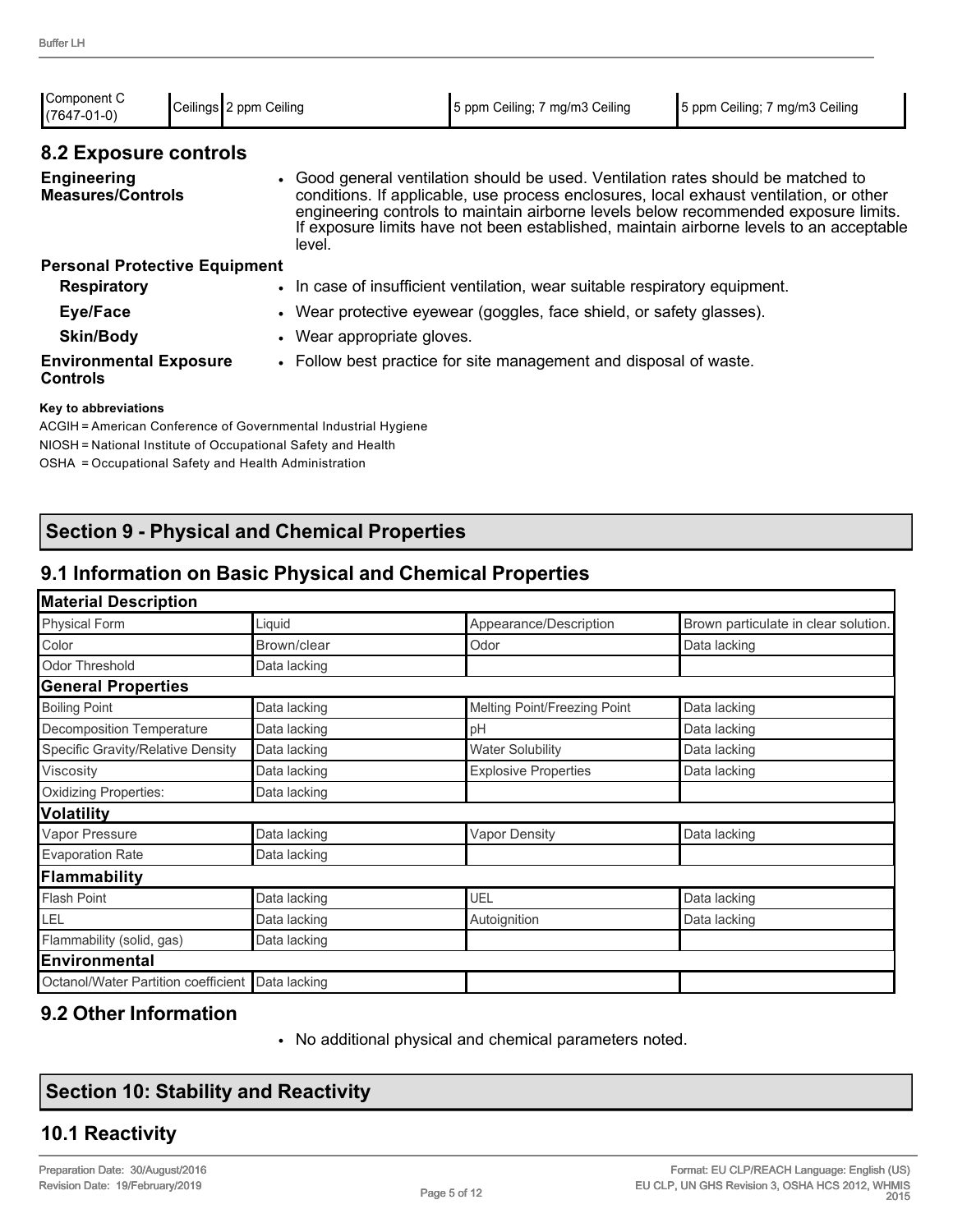• No dangerous reaction known under conditions of normal use.

#### **10.2 Chemical stability**

• Stable

# **10.3 Possibility of hazardous reactions**

• Hazardous polymerization will not occur.

### **10.4 Conditions to avoid**

• No data available.

#### **10.5 Incompatible materials**

• No data available.

#### **10.6 Hazardous decomposition products**

• No data available.

## **Section 11 - Toxicological Information**

### **11.1 Information on toxicological effects**

|                               |                   | <b>Components</b>                                                                                                                                                                                                                                                                                                                                                                                                                                                                                                                                                                                                                                                                 |
|-------------------------------|-------------------|-----------------------------------------------------------------------------------------------------------------------------------------------------------------------------------------------------------------------------------------------------------------------------------------------------------------------------------------------------------------------------------------------------------------------------------------------------------------------------------------------------------------------------------------------------------------------------------------------------------------------------------------------------------------------------------|
| Component B<br>$\sim$ (< 1%)  | 7647-<br>$14 - 5$ | Acute Toxicity: Ingestion/Oral-Rat LD50 · 3000 mg/kg; Ingestion/Oral-Rat TDLo · 1.43 mg/kg; Gastrointestinal:Ulceration<br>or bleeding from stomach;<br>Irritation: Eye-Rabbit • 10 mg • Moderate irritation; Skin-Rabbit • 500 mg 24 Hour(s) • Mild irritation;<br>Mutagen: Micronucleus test • Ingestion/Oral-Rat • 2 pph 14 Day(s); Unscheduled DNA synthesis • Ingestion/Oral-Rat •<br>16800 mg/kg 4 Week(s)-Continuous                                                                                                                                                                                                                                                       |
| Component D<br>$\sim$ (< 1%)  | 9002-<br>$93-1$   | Acute Toxicity: Ingestion/Oral-Rat LD50 • 1800 mg/kg;<br>Irritation: Eye-Rabbit • 10 µL 24 Hour(s) • Moderate irritation; Skin-Rabbit • 500 µL 24 Hour(s) • Mild irritation;<br>Multi-dose Toxicity: Skin-Rat TDLo · 36 mL/kg 11 Day(s)-Intermittent; Skin and Appendages: After systemic<br>exposure: Dermatitis, other:<br>Reproductive: Ingestion/Oral-Rat TDLo · 11600 mg/kg (2W pre-22D post); Reproductive Effects: Specific Developmental<br>Abnormalities:Urogenital system; Skin-Rat TDLo · 40 mL/kg (6-15D preg); Reproductive Effects:Maternal Effects:Other<br>effects; Reproductive Effects: Specific Developmental Abnormalities: Musculoskeletal system            |
| Component E<br>$\vert$ (< 1%) |                   | 77-86- Acute Toxicity: Ingestion/Oral-Rat LD50 · >3000 mg/kg;<br>Irritation: Skin-Rabbit • 500 mg • Severe irritation; Skin-Rabbit • 25 % • Moderate irritation                                                                                                                                                                                                                                                                                                                                                                                                                                                                                                                   |
| Component C<br>$\leq (1\%)$   | 7647-<br>$01 - 0$ | Acute Toxicity: Inhalation-Mouse LC50 · 3940 mg/m <sup>3</sup> 30 Minute(s); Lungs, Thorax, or Respiration: Acute pulmonary<br>edema; Inhalation-Rat LC50 • 3124 ppm 1 Hour(s); Sense Organs and Special Senses: Olfaction: Other changes; Sense<br>Organs and Special Senses: Eye: Iritis;<br>Irritation: Eye-Rabbit • 5 mg 30 Second(s)-Rinse • Mild irritation; Skin-Human • 4 % 24 Hour(s) • Mild irritation;<br>Reproductive: Inhalation-Rat TCLo · 450 mg/m <sup>3</sup> 1 Hour(s)(1D pre); Reproductive Effects: Effects on Embryo or<br>Fetus:Fetotoxicity (except death, e.g., stunted fetus); Reproductive Effects:Specific Developmental<br>Abnormalities: Homeostasis |

| <b>GHS Properties</b>            | <b>Classification</b>                                                                                                       |
|----------------------------------|-----------------------------------------------------------------------------------------------------------------------------|
| <b>Acute toxicity</b>            | EU/CLP • Data lacking<br>UN GHS 3 . Data lacking<br><b>OSHA HCS 2012 • Data lacking</b><br><b>WHMIS 2015 • Data lacking</b> |
| <b>Skin corrosion/Irritation</b> | <b>EU/CLP</b> • Data lacking<br>UN GHS 3 . Data lacking<br>OSHA HCS 2012 . Data lacking<br>WHMIS 2015 . Data lacking        |
|                                  | <b>EU/CLP</b> • Data lacking                                                                                                |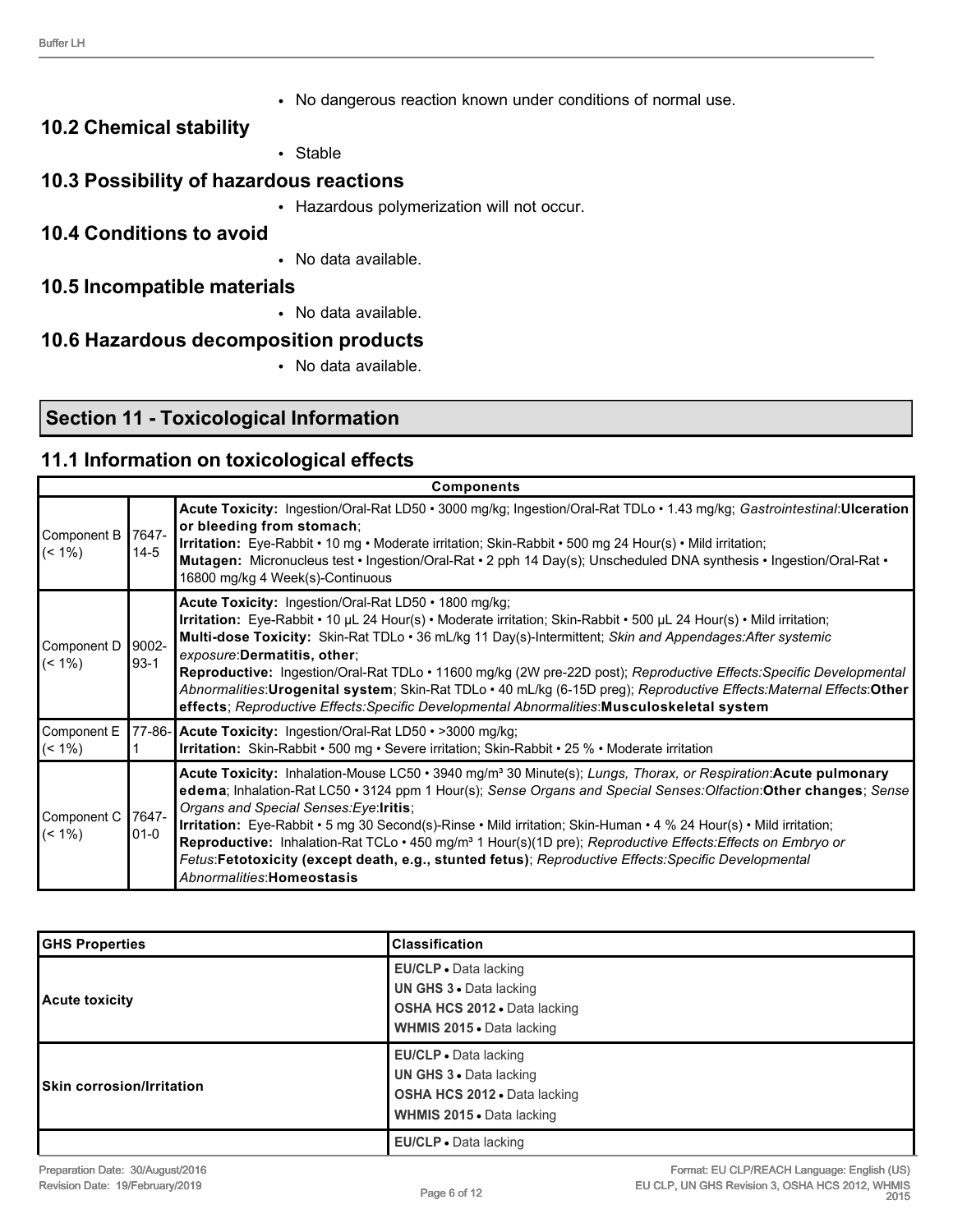| Serious eye damage/Irritation    | UN GHS 3 · Data lacking<br>OSHA HCS 2012 · Data lacking<br>WHMIS 2015 . Data lacking                          |
|----------------------------------|---------------------------------------------------------------------------------------------------------------|
| <b>Skin sensitization</b>        | EU/CLP · Data lacking<br>UN GHS 3 . Data lacking<br>OSHA HCS 2012 . Data lacking<br>WHMIS 2015 . Data lacking |
| <b>Respiratory sensitization</b> | EU/CLP · Data lacking<br>UN GHS 3 · Data lacking<br>OSHA HCS 2012 · Data lacking<br>WHMIS 2015 . Data lacking |
| <b>Aspiration Hazard</b>         | EU/CLP - Data lacking<br>UN GHS 3 . Data lacking<br>OSHA HCS 2012 · Data lacking<br>WHMIS 2015 . Data lacking |
| Carcinogenicity                  | EU/CLP · Data lacking<br>UN GHS 3 · Data lacking<br>OSHA HCS 2012 · Data lacking<br>WHMIS 2015 . Data lacking |
| <b>Germ Cell Mutagenicity</b>    | EU/CLP · Data lacking<br>UN GHS 3 . Data lacking<br>OSHA HCS 2012 · Data lacking<br>WHMIS 2015 . Data lacking |
| <b>Toxicity for Reproduction</b> | EU/CLP . Data lacking<br>UN GHS 3 . Data lacking<br>OSHA HCS 2012 . Data lacking<br>WHMIS 2015 . Data lacking |
| STOT-SE                          | EU/CLP · Data lacking<br>UN GHS 3 · Data lacking<br>OSHA HCS 2012 · Data lacking<br>WHMIS 2015 . Data lacking |
| <b>STOT-RE</b>                   | EU/CLP · Data lacking<br>UN GHS 3 · Data lacking<br>OSHA HCS 2012 · Data lacking<br>WHMIS 2015 . Data lacking |

### **Potential Health Effects**

| <b>Inhalation</b>        |                                                                   |
|--------------------------|-------------------------------------------------------------------|
| Acute (Immediate)        | • Under normal conditions of use, no health effects are expected. |
| <b>Chronic (Delayed)</b> | • No data available.                                              |
| <b>Skin</b>              |                                                                   |
| Acute (Immediate)        | • Under normal conditions of use, no health effects are expected. |
| <b>Chronic (Delayed)</b> | • No data available.                                              |
| Eye                      |                                                                   |
| Acute (Immediate)        | • Under normal conditions of use, no health effects are expected. |
| <b>Chronic (Delayed)</b> | • No data available.                                              |
| Ingestion                |                                                                   |
| Acute (Immediate)        | Under normal conditions of use, no health effects are expected.   |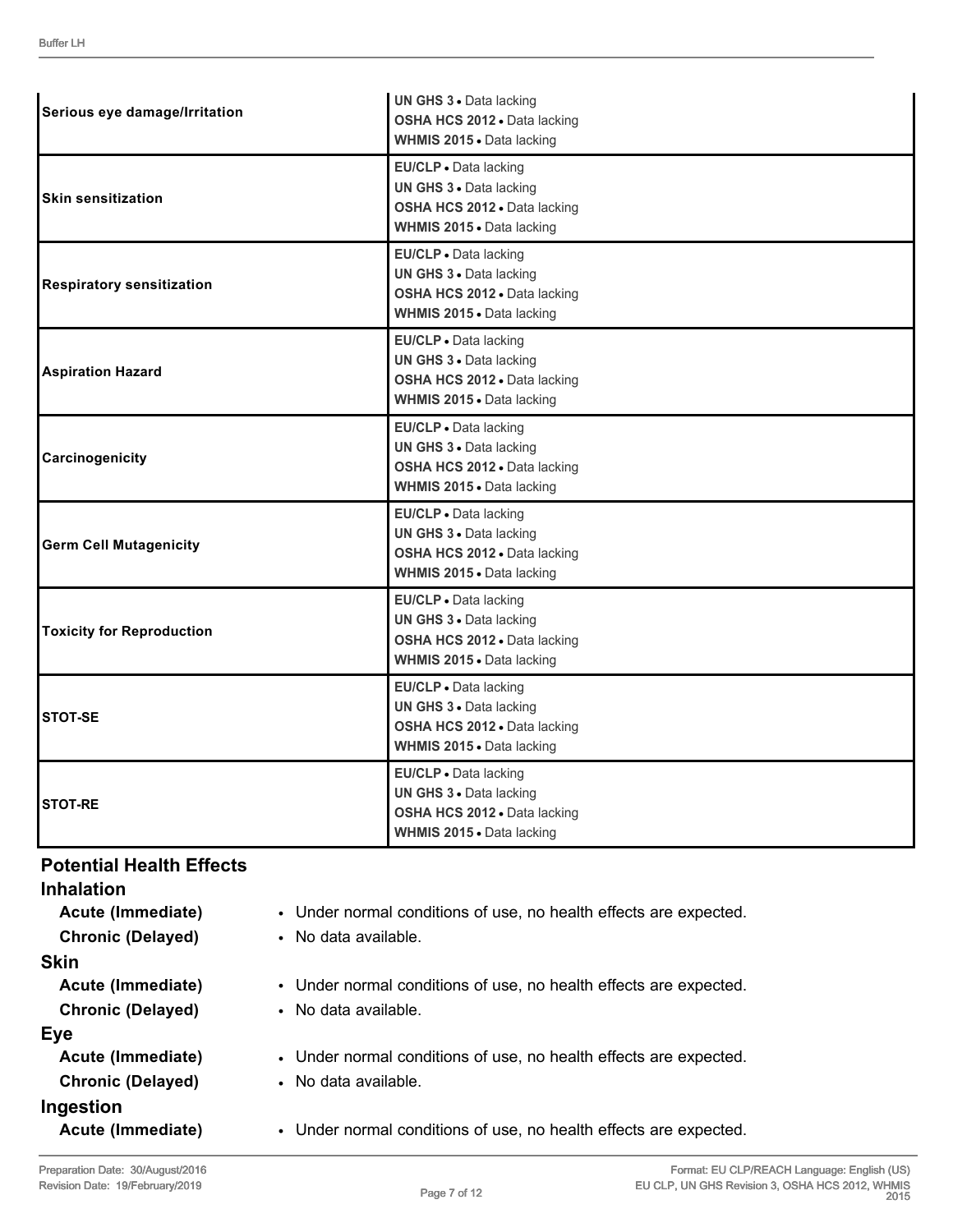#### **Chronic (Delayed)** • No data available.

#### **Key to abbreviations**

LC = Lethal Concentration LD = Lethal Dose TC = Toxic Concentration TD = Toxic Dose

## **Section 12 - Ecological Information**

#### **12.1 Toxicity**

|               | <b>CAS</b> |                                                                                                                                                                                                                                                                                                                                                                                                                                                                                                                                                                                                                                                                                                                                                                                                                                                                                                                                                                                                                                                                                               |
|---------------|------------|-----------------------------------------------------------------------------------------------------------------------------------------------------------------------------------------------------------------------------------------------------------------------------------------------------------------------------------------------------------------------------------------------------------------------------------------------------------------------------------------------------------------------------------------------------------------------------------------------------------------------------------------------------------------------------------------------------------------------------------------------------------------------------------------------------------------------------------------------------------------------------------------------------------------------------------------------------------------------------------------------------------------------------------------------------------------------------------------------|
| Buffer<br>ILН | <b>NDA</b> | Aquatic Toxicity-Fish: 4 Day(s) LC50 Fathead minnow 4.3-4.8 mg/L Comments: Glycols, polyethylene, mono(p-(1,1,3,3-)<br>tetramethylbutyl)phenyl) ether (9002-93-1)<br>96 Hour(s) LC50 Morone saxatilis (Striped Bass) 1000 mg/L Comments: Sodium chloride (7647-14-5)<br>21 Day(s) NOEC Pimephales promelas (Fathead Minnow) 25.43 mg/L Comments: Sodium chloride (7647-14-5)<br>96 Hour(s) LC50 Gambusia affinis (Western Mosquitofish) 282 mg/L Comments: Hydrochloric Acid (7647-01-0)<br>Aquatic Toxicity-Crustacea: 48 Hour(s) LC50 Carcinus maenas (Green Crab) 240 mg/L Comments: Hydrochloric Acid<br>(7647-01-0)<br>7 Day(s) NOEC Ceriodaphnia dubia (Water Flea) 130 mg/L Comments: Sodium chloride (7647-14-5)<br>48 Hour(s) EC50 Daphnia Magna (Water flea) 402.6 mg/L Comments: Sodium chloride (7647-14-5)<br>Aquatic Toxicity-Algae and Other Aquatic Plant(s): 72 Hour(s) EC50 Microcystis aeruginosa (Blue-Green Algae)<br>4473 mg/L Comments: Sodium chloride (7647-14-5)<br>7 Day(s) NOEC Nannochloropsis sp. (Microalgae) 40000 mg/L Comments: Sodium chloride (7647-14-5) |

#### **12.2 Persistence and degradability**

• Material data lacking.

#### **12.3 Bioaccumulative potential**

• Material data lacking.

#### **12.4 Mobility in Soil**

• Material data lacking.

#### **12.5 Results of PBT and vPvB assessment**

• No PBT and vPvB assessment has been conducted.

#### **12.6 Other adverse effects**

• No studies have been found.

### **Section 13 - Disposal Considerations**

#### **13.1 Waste treatment methods**

| <b>Product waste</b> | Dispose of content and/or container in accordance with local, regional, national, and/or<br>international regulations. |
|----------------------|------------------------------------------------------------------------------------------------------------------------|
| Packaging waste      | Dispose of content and/or container in accordance with local, regional, national, and/or<br>international regulations. |

### **Section 14 - Transport Information**

| 14.1 UN | 14.2 UN proper | 14.3 Transport hazard | 14.4 Packing | <b>14.5 Environmental</b> |
|---------|----------------|-----------------------|--------------|---------------------------|
| number  | shipping name  | class(es)             | group        | hazards                   |
|         |                |                       |              |                           |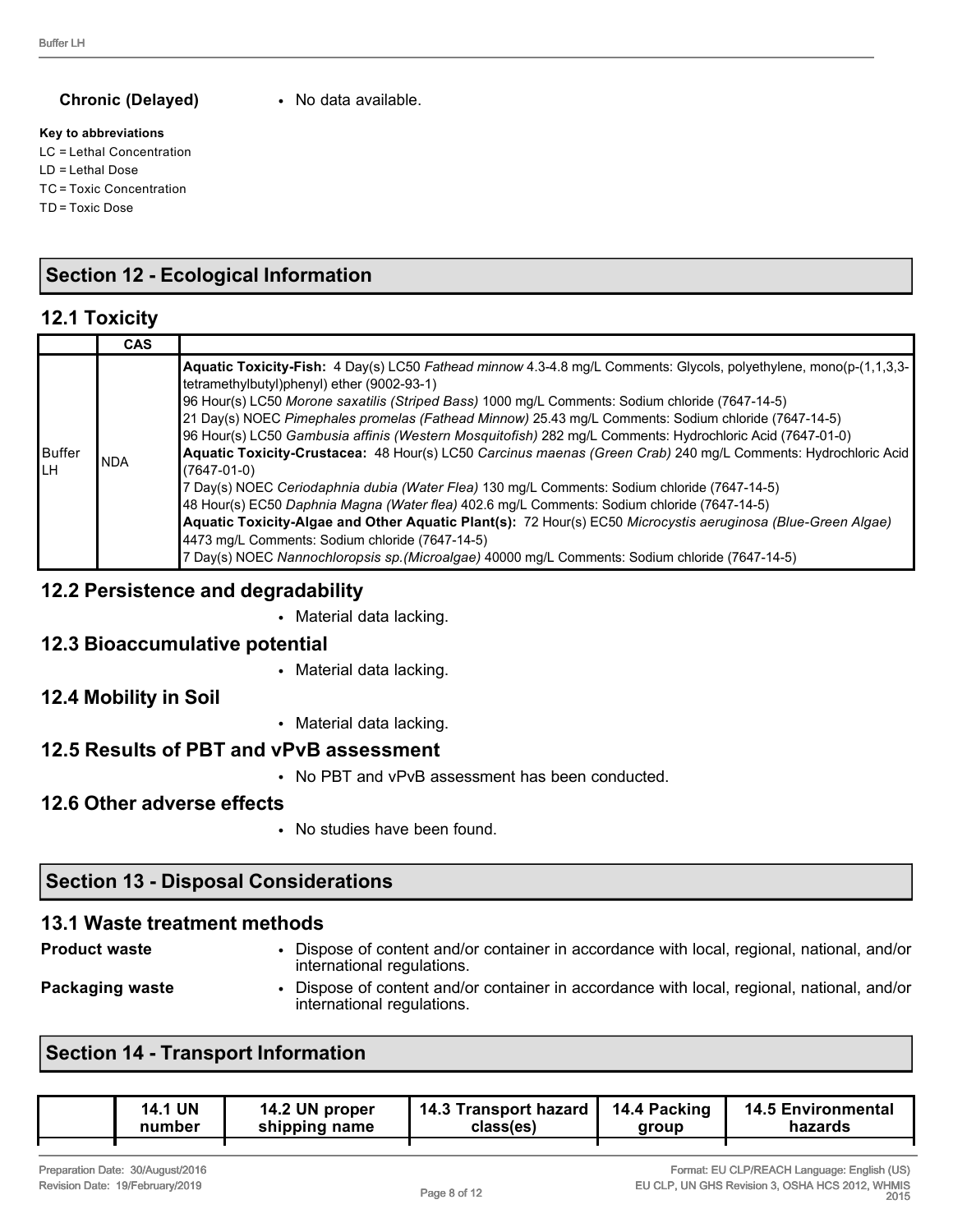| <b>IDOT</b>      | Not Applicable | Not Regulated | Not Applicable | Not Applicable | <b>NDA</b> |
|------------------|----------------|---------------|----------------|----------------|------------|
| <b>TDG</b>       | Not Applicable | Not Regulated | Not Applicable | Not Applicable | <b>NDA</b> |
| <b>IMO/IMDG</b>  | Not Applicable | Not Regulated | Not Applicable | Not Applicable | <b>NDA</b> |
| <b>IATA/ICAO</b> | Not Applicable | Not Regulated | Not Applicable | Not Applicable | <b>NDA</b> |

**14.6 Special precautions for**  • None specified. **user**

**14.7 Transport in bulk according to Annex II of Marpol and the IBC Code** • Data lacking.

**Section 15 - Regulatory Information**

### **15.1 Safety, health and environmental regulations/legislation specific for the substance or mixture**

#### **SARA Hazard Classifications** • None

| <b>State Right To Know</b> |            |           |           |           |
|----------------------------|------------|-----------|-----------|-----------|
| Component                  | <b>CAS</b> | <b>MA</b> | <b>NJ</b> | <b>PA</b> |
| Component E                | 177-86-1   | No        | No        | No        |
| Component D                | 9002-93-1  | No        | No        | No        |
| Component C                | 7647-01-0  | Yes       | Yes       | Yes       |
| Component B                | 7647-14-5  | No        | No        | No        |
| Component A                | 7732-18-5  | <b>No</b> | No        | No        |

| Inventory   |            |                   |                    |                  |                  |             |
|-------------|------------|-------------------|--------------------|------------------|------------------|-------------|
| Component   | <b>CAS</b> | <b>Canada DSL</b> | <b>Canada NDSL</b> | <b>EU EINECS</b> | <b>EU ELNICS</b> | <b>TSCA</b> |
| Component E | 77-86-1    | Yes               | No                 | Yes              | No               | Yes         |
| Component D | 9002-93-1  | Yes               | No                 | No               | No               | Yes         |
| Component C | 7647-01-0  | Yes               | No                 | Yes              | No               | Yes         |
| Component B | 7647-14-5  | Yes               | No                 | Yes              | No               | Yes         |
| Component A | 7732-18-5  | Yes               | No                 | Yes              | No               | Yes         |

### **Canada**

| ⊦Labor                                              |           |                                                                                                                                                                 |
|-----------------------------------------------------|-----------|-----------------------------------------------------------------------------------------------------------------------------------------------------------------|
| Canada - WHMIS 1988 - Classifications of Substances |           |                                                                                                                                                                 |
| • Component E                                       | 77-86-1   | D <sub>2</sub> B                                                                                                                                                |
| • Component B                                       | 7647-14-5 | Uncontrolled product<br>according to WHMIS<br>classification criteria                                                                                           |
|                                                     |           | A, D1A, E (listed under<br>Hydrogen chloride); D1A, E; E<br>(0.036% in aqueous solution,<br>0.36% in aqueous solution,                                          |
| • Component C                                       | 7647-01-0 | 3.6% in aqueous solution);<br>D1B, E (28% in aqueous<br>solution); D1A, E (31.45% in<br>aqueous solution, 35.2% in<br>aqueous solution)<br>Uncontrolled product |
| • Component A                                       | 7732-18-5 | according to WHMIS                                                                                                                                              |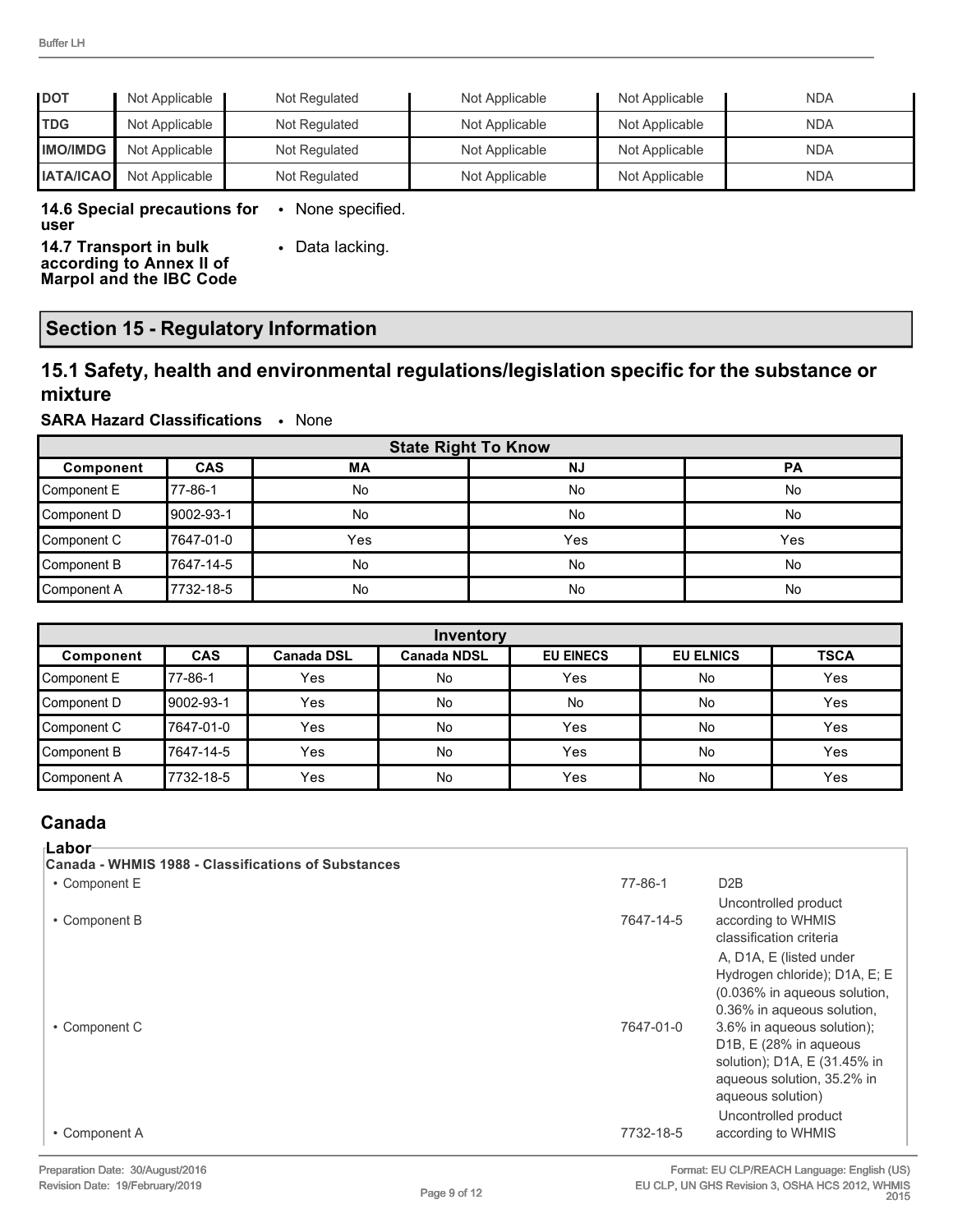| • Component D                                    | 9002-93-1 | classification criteria<br>Not Listed |
|--------------------------------------------------|-----------|---------------------------------------|
| Canada - WHMIS 1988 - Ingredient Disclosure List |           |                                       |
| • Component E                                    | 77-86-1   | Not Listed                            |
| • Component B                                    | 7647-14-5 | Not Listed                            |
| • Component C                                    | 7647-01-0 | 1%                                    |
| • Component A                                    | 7732-18-5 | Not Listed                            |
| • Component D                                    | 9002-93-1 | 1%                                    |
|                                                  |           |                                       |
| Environment <sup>-</sup>                         |           |                                       |

| ------------<br>Canada - CEPA - Priority Substances List |               |            |
|----------------------------------------------------------|---------------|------------|
|                                                          |               |            |
| • Component E                                            | $77 - 86 - 1$ | Not Listed |
| • Component B                                            | 7647-14-5     | Not Listed |
| • Component C                                            | 7647-01-0     | Not Listed |
| • Component A                                            | 7732-18-5     | Not Listed |
| • Component D                                            | 9002-93-1     | Not Listed |
|                                                          |               |            |

#### **United States**

| 'Labor<br>U.S. - OSHA - Process Safety Management - Highly Hazardous Chemicals |               |                                       |  |
|--------------------------------------------------------------------------------|---------------|---------------------------------------|--|
| • Component E                                                                  | 77-86-1       | Not Listed                            |  |
| • Component B                                                                  | 7647-14-5     | Not Listed                            |  |
| • Component C                                                                  | 7647-01-0     | 5000 lb TQ; 5000 lb TQ<br>(anhydrous) |  |
| • Component A                                                                  | 7732-18-5     | Not Listed                            |  |
| • Component D                                                                  | 9002-93-1     | Not Listed                            |  |
| U.S. - OSHA - Specifically Regulated Chemicals                                 |               |                                       |  |
| • Component E                                                                  | $77 - 86 - 1$ | Not Listed                            |  |
| • Component B                                                                  | 7647-14-5     | Not Listed                            |  |
| • Component C                                                                  | 7647-01-0     | Not Listed                            |  |
| • Component A                                                                  | 7732-18-5     | Not Listed                            |  |
| • Component D                                                                  | 9002-93-1     | Not Listed                            |  |
|                                                                                |               |                                       |  |

#### **Environment**

| U.S. - CAA (Clean Air Act) - 1990 Hazardous Air Pollutants                |           |                                              |
|---------------------------------------------------------------------------|-----------|----------------------------------------------|
| • Component E                                                             | 77-86-1   | Not Listed                                   |
| • Component B                                                             | 7647-14-5 | Not Listed                                   |
| • Component C                                                             | 7647-01-0 |                                              |
| • Component A                                                             | 7732-18-5 | Not Listed                                   |
| • Component D                                                             | 9002-93-1 | Not Listed                                   |
|                                                                           |           |                                              |
| U.S. - CERCLA/SARA - Hazardous Substances and their Reportable Quantities |           |                                              |
| • Component E                                                             | 77-86-1   | Not Listed                                   |
| • Component B                                                             | 7647-14-5 | Not Listed                                   |
| • Component C                                                             | 7647-01-0 | 5000 lb final RQ; 2270 kg final<br><b>RQ</b> |
| • Component A                                                             | 7732-18-5 | Not Listed                                   |
| • Component D                                                             | 9002-93-1 | Not Listed                                   |
| U.S. - CERCLA/SARA - Radionuclides and Their Reportable Quantities        |           |                                              |
| • Component E                                                             | 77-86-1   | Not Listed                                   |
| • Component B                                                             | 7647-14-5 | Not Listed                                   |

l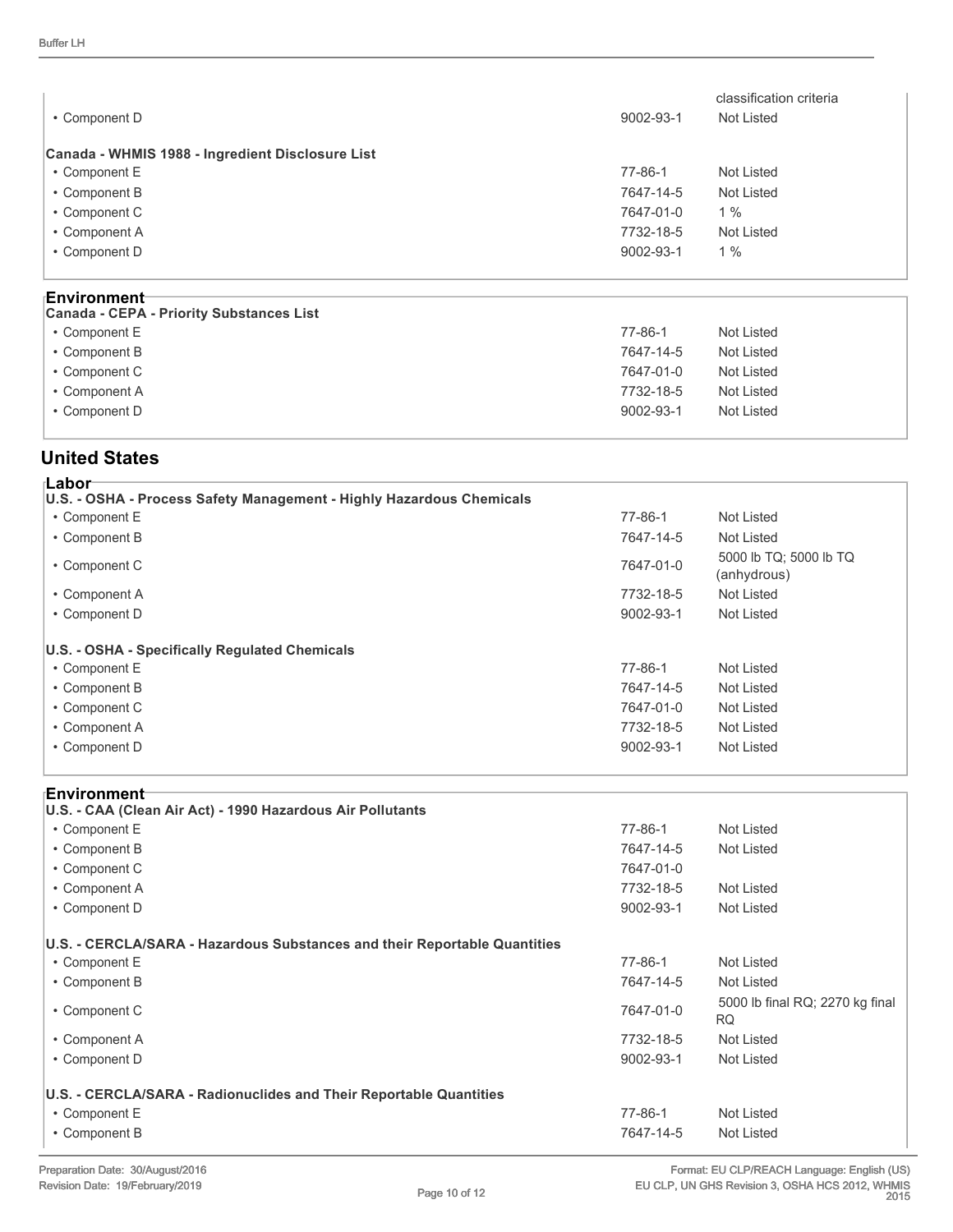| • Component C                                                             | 7647-01-0     | <b>Not Listed</b>                                                                       |  |
|---------------------------------------------------------------------------|---------------|-----------------------------------------------------------------------------------------|--|
| • Component A                                                             | 7732-18-5     | <b>Not Listed</b>                                                                       |  |
| • Component D                                                             | 9002-93-1     | <b>Not Listed</b>                                                                       |  |
| U.S. - CERCLA/SARA - Section 302 Extremely Hazardous Substances EPCRA RQs |               |                                                                                         |  |
| • Component E                                                             | 77-86-1       | <b>Not Listed</b>                                                                       |  |
| • Component B                                                             | 7647-14-5     | <b>Not Listed</b>                                                                       |  |
| • Component C                                                             | 7647-01-0     | 5000 lb EPCRA RQ (gas only)                                                             |  |
| • Component A                                                             | 7732-18-5     | Not Listed                                                                              |  |
| • Component D                                                             | 9002-93-1     | <b>Not Listed</b>                                                                       |  |
| U.S. - CERCLA/SARA - Section 302 Extremely Hazardous Substances TPQs      |               |                                                                                         |  |
| • Component E                                                             | $77 - 86 - 1$ | <b>Not Listed</b>                                                                       |  |
| • Component B                                                             | 7647-14-5     | <b>Not Listed</b>                                                                       |  |
| • Component C                                                             | 7647-01-0     | 500 lb TPQ (gas only)                                                                   |  |
| • Component A                                                             | 7732-18-5     | <b>Not Listed</b>                                                                       |  |
| • Component D                                                             | 9002-93-1     | <b>Not Listed</b>                                                                       |  |
| U.S. - CERCLA/SARA - Section 313 - Emission Reporting                     |               |                                                                                         |  |
| • Component E                                                             | $77 - 86 - 1$ | Not Listed                                                                              |  |
| • Component B                                                             | 7647-14-5     | <b>Not Listed</b>                                                                       |  |
|                                                                           |               | 1.0 % de minimis<br>concentration (acid aerosols                                        |  |
| • Component C                                                             | 7647-01-0     | including mists, vapors, gas,<br>fog, and other airborne forms<br>of any particle size) |  |
| • Component A                                                             | 7732-18-5     | Not Listed                                                                              |  |
| • Component D                                                             | 9002-93-1     | Not Listed                                                                              |  |
| U.S. - CERCLA/SARA - Section 313 - PBT Chemical Listing                   |               |                                                                                         |  |
| • Component E                                                             | $77 - 86 - 1$ | Not Listed                                                                              |  |
| • Component B                                                             | 7647-14-5     | <b>Not Listed</b>                                                                       |  |
| • Component C                                                             | 7647-01-0     | <b>Not Listed</b>                                                                       |  |
| • Component A                                                             | 7732-18-5     | <b>Not Listed</b>                                                                       |  |
| • Component D                                                             | 9002-93-1     | <b>Not Listed</b>                                                                       |  |
|                                                                           |               |                                                                                         |  |

## **United States - California**

| ⊦Environment<br>U.S. - California - Proposition 65 - Carcinogens List     |           |            |
|---------------------------------------------------------------------------|-----------|------------|
| • Component E                                                             | 77-86-1   | Not Listed |
| • Component B                                                             | 7647-14-5 | Not Listed |
| • Component C                                                             | 7647-01-0 | Not Listed |
| • Component A                                                             | 7732-18-5 | Not Listed |
| • Component D                                                             | 9002-93-1 | Not Listed |
| U.S. - California - Proposition 65 - Developmental Toxicity               |           |            |
| • Component E                                                             | 77-86-1   | Not Listed |
| • Component B                                                             | 7647-14-5 | Not Listed |
| • Component C                                                             | 7647-01-0 | Not Listed |
| • Component A                                                             | 7732-18-5 | Not Listed |
| • Component D                                                             | 9002-93-1 | Not Listed |
| U.S. - California - Proposition 65 - Maximum Allowable Dose Levels (MADL) |           |            |
| • Component E                                                             | 77-86-1   | Not Listed |
| • Component B                                                             | 7647-14-5 | Not Listed |